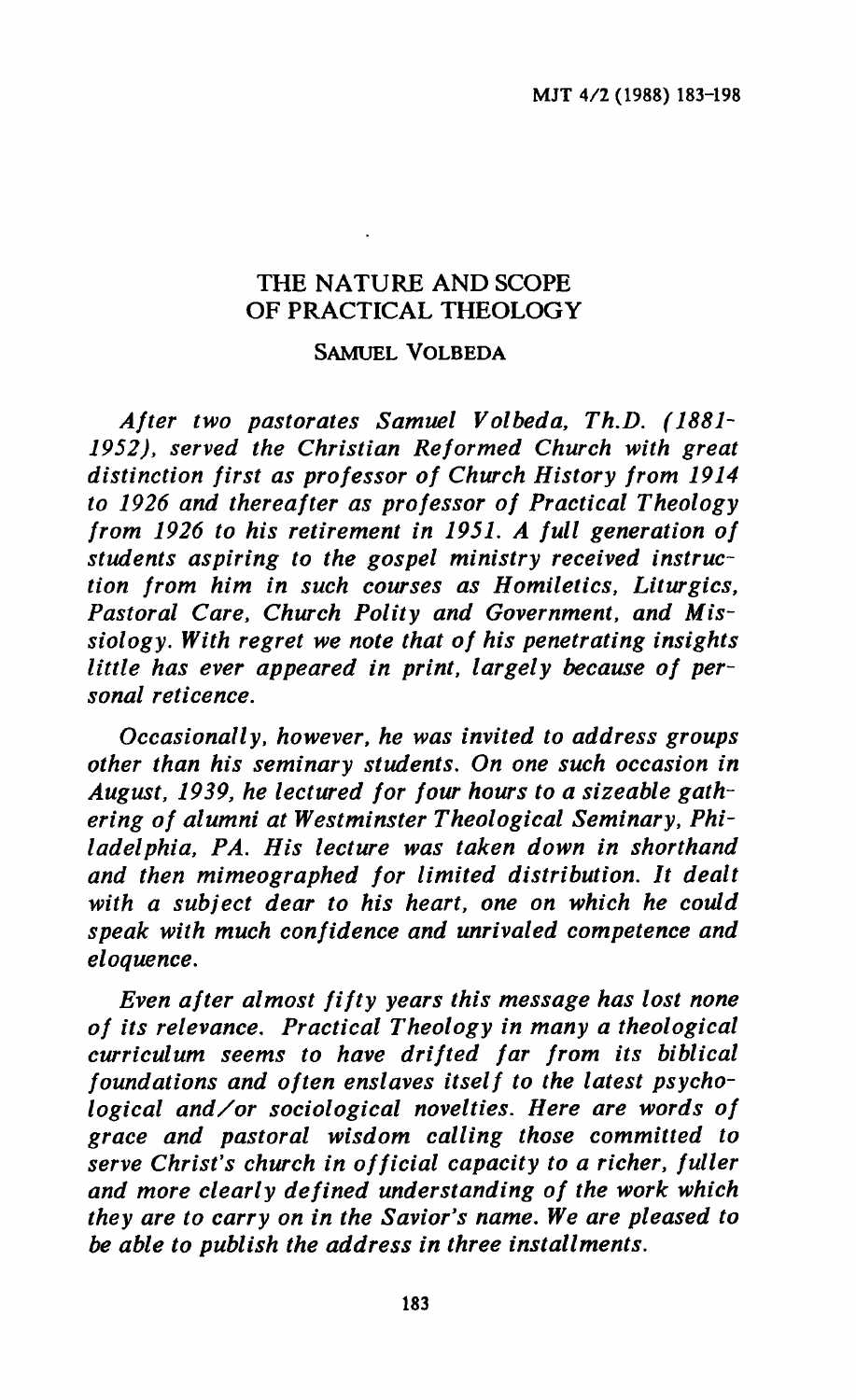### *Defining our terms*

**I purpose to give an answer to the question, which work and whose it is to which the term "practical" in the designation Practical Theology makes reference. This answer will occupy us the several hours allotted to me upon the present occasion.** 

**Perhaps I may start out by asking, What is Practical Theology? But what is theology in general?** *Theology* **may be defined as the scientific construction of the body of information which God has through revelation afforded his people in the Holy Scriptures with a view to the redemption of his people, the destruction of the works of Satan, and thereby the promotion of the glory of his name. These biblical materials are generally distributed over four departments called, respectively: Exegetical, Historical, Systematic and Practical Theology.** 

**This differentiation and the nomenclature employed are doubtless defective. The terminological approach is purely formal; it has nothing to say on the subject-matter itself.**  *Exegetical* **suggests a text that is to be interpreted. But what text is to be expounded? Whence is it? Is it authentic? What about the book as such (Biblia) and as a whole? One naturally wishes to know something about the book before he undertakes its exegesis.** *Historical* **does not answer the question, pertinent though it be: the history of what? Of the book, of the people passing over the pages of the Bible, of the church?** *Systematic* **applies equally to the other departments of theology. Science is inherently systematic. The name is not distinctive at all.** *Practical* **raises certain questions. Let us face them as we proceed.** 

**What is Practical Theology? Is it theology that is not theoretical, something to be done rather than known? Is it theology concerned with some practice or other? And if so, whose practice? Is it theology that may be put to some practical use? The name is ambiguous.** 

**Of these several constructions the second is invested with the largest degree of plausibility. But even so, questions multiply. Is the practice studied in this department actual**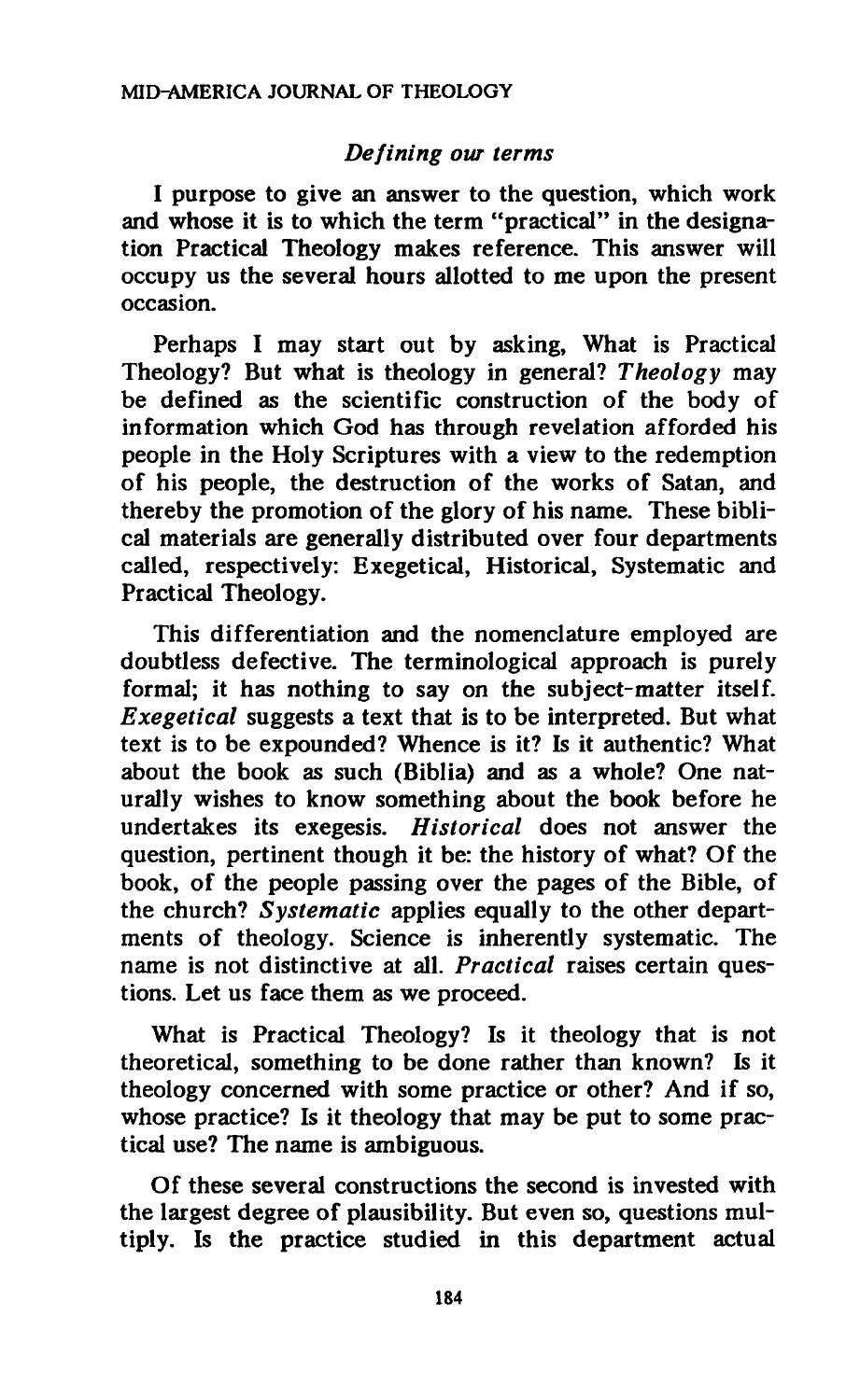**practice as recorded in history or normative practice as set forth in ethics? You will observe that I have already restricted the term "practice" to the doings of moral agents and so have given it a moral connotation.** 

**To begin with the ethical construction of practice: ethics is the theological science dealing with what God's people ought to be according to God's law and ought to do in fulfillment of God's law, individually and collectively, privately and publicly. However, ethics is traditionally not a discipline of Practical, but of Systematic Theology. Again, ethics is the science of what all men alike should do, ought to do. For all men are duty bound to be and act as God's people. He made them all, and forever remains their rightful sovereign. There is but one will of God for all men; therefore there is but one ethics, namely Christian ethics, not two ethics: one for Christian (Christian ethics), another for non-Christian people (philosophical ethics or howsoever called). There is but one God, one law, one judgment (all men must appear before the judgment seat of Christ). Now that one and only ethics is of course theological. For there is no authentic record of the one will of the only God for all men other than the infallible revelation thereof in God's will. But, as was observed, ethics is not Practical Theology.** 

**Is Practical Theology, then, the science of what was actually done in history, whether done aright or amiss? Done, it should be added, not by God or angels whether good or bad. Earth alone is the scene of history and history has an anthropological as well as a moral connotation. History deals with the deeds performed upon earth in the life that man lives. Is Practical Theology the science performed upon earth in the life that man lives? Is Practical Theology the science of** *Acta humana,* **if not of** *Agenda humanal* **It may be remarked that said** *Acta* **should be measured by the yard-stick of the**  *Agenda.* **For men's actions are ethically conditioned. They are either right or wrong, never neutral. History is not an indifferent, uncritical recital of facts which takes no account of God's absolute sovereignty and man's responsibility. An amoral treatment of man's deeds is virtually immoral. It is undeniably immoral to deny or to ignore the law of God**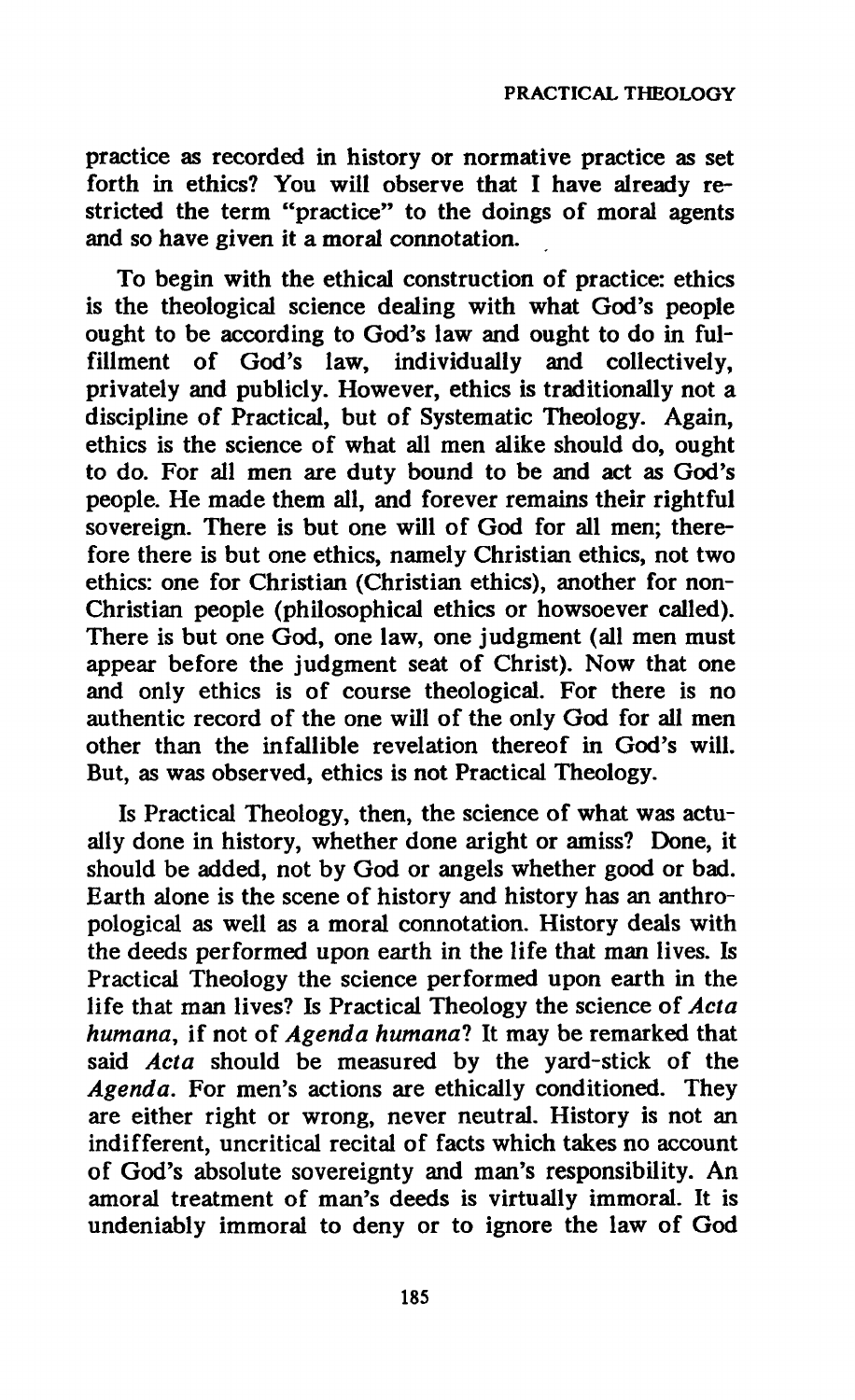**whether it be done pragmatically (in deed) or critically (in appraisal of what was done). In conclusion, it is not necessary to distinguish between what has been done and what is being done in the present connection of thought. Suffice it to say that Practical- Theology is no more history than it is ethics.** 

### *Kuyper's definition*

**Traditionally Practical Theology deals with the divinely ordained task of the institution denominated** *church.* **In his masterful** *Encyclopedia of Sacred Theology* **the late Dr. A. Kuyper has styled the fourth department of theology**  *Diaconological* **theology. Diaconia may mean the work of a diakonos, that is, (menial) servant. But Kuyper uses the term in the sense of the formal relation of service which a diakonos sustains to his master, that is,** *in casu hoc,* **office, ecclesiastical office.** 

**At first blush this seems to be an improvement over Practical Theology. But upon closer inspection it appears that Kuyper has the task of the diakonos in mind after all, rather than the formal status of office. The element of value that Kuyper's term registers is that the task is an** *official* **one, requiring for its proper performance a call to office, investiture with office, possession of official, that is: judicial authority. In times of pantheistic levelling of all distinctions like those in which we live, it is necessary to emphasize that the work of the church is not everybody's business, but the task specifically of those members of the church who have been designated to and inducted into office, and who are by these tokens the only constituted officers of the ecclesiastical corporation.** 

**Another virtue of Kuyper's term may be signalized. It plainly intimates that the officers of the church, charged with the performance of the work of the church, are not the lords of the church. They are over the church indeed, but "only in the Lord."** 

**If it were not for the fact that only one set of Jesus' ecclesiastical servants are called ministers in our language,**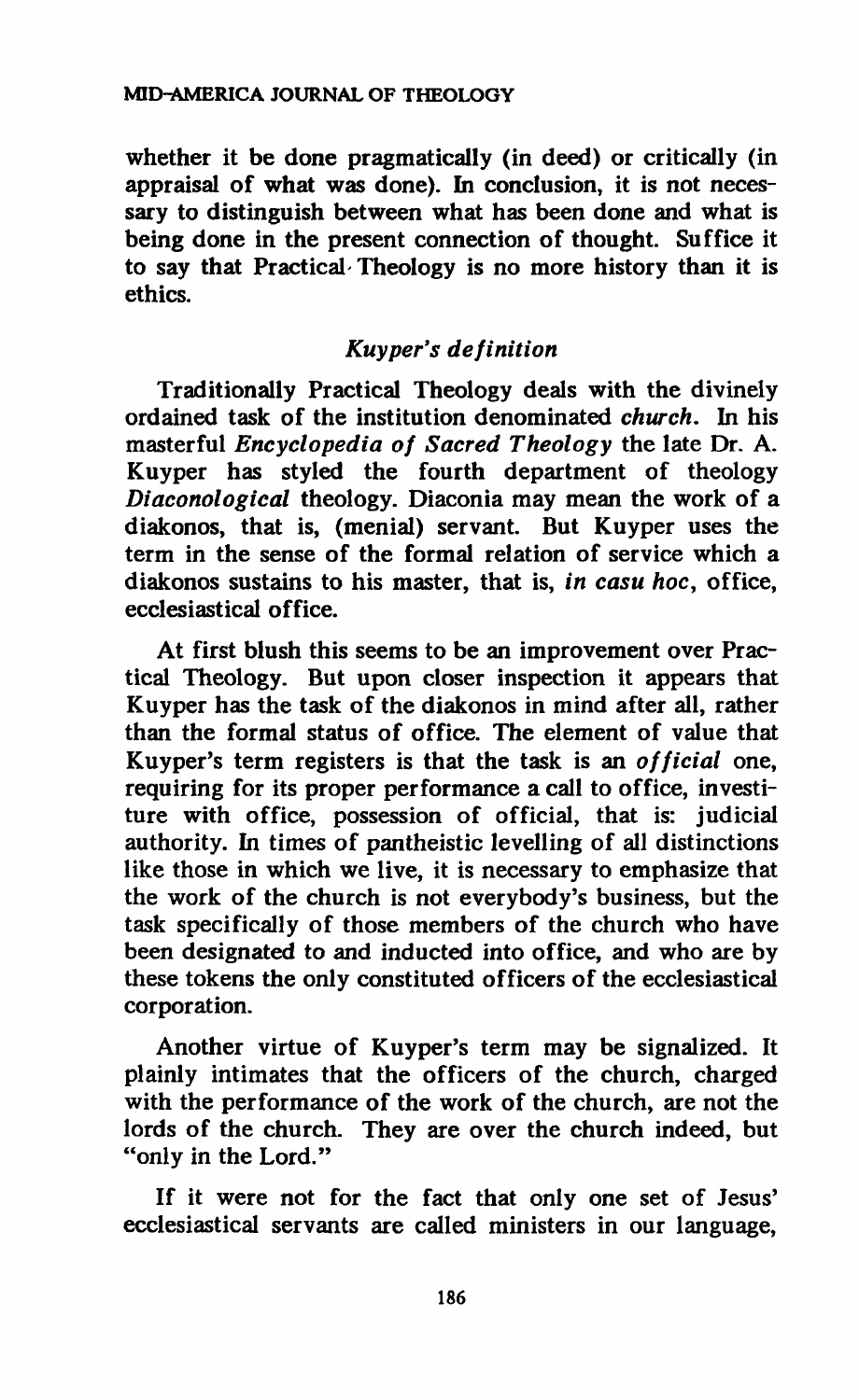**we might substitute** *ministerial* **for Kuyper's tongue-twister**  *diaconological.* **Surely it is suited none too well, if only because diakonos has already in Scripture become the** *nomen technicum* **of the officers of the church (called deacons) charged with the care of the poor.** 

**The term Practical has the advantage of denoting the task rather than the formal notion of the authority in pursuance of which it is performed. Nevertheless Practical is not an ideal term. To begin with, Practical has the adversative connotation of being the opposite of theoretical, abstract, mental, scientific. From time to time seminary students (and others too) betray the mistaken notion that this department of theology does not call for the intense mental application which the other departments of theology require. Some like to think of Practical Theology as devotional theology, as a field in which they lie down to ruminate, chew the cud, after they have grazed in the pastures of the other departments.** 

**Again, Practical, as derived etymologically from** *krattein,*  **expresses action, the use of energy being up and doing, rather than the idea of task, commission, assignment. Now a task is the thing to be done rather than the doing of it. Its approach is objective, where the approach in action is subjective. Practical Theology literally is theology dealing with practice in the sense of action, the expenditure of energy. But it is manifestly meant to be the theology that concerns itself with the work,** *ergon,* **which the Lord has assigned the church and which therefore constitutes its official task.** 

**A manifest weakness of the name Practical Theology is registered in the fact that it does not as much as intimate whose** *praxis* **or, better still,** *ergon,* **it is that is to be studied after a scholarly fashion.** 

**The term qualified, viz., theology, faintly suggests that the practice concerned must somehow pertain to those who believe the Scriptures and would serve the God whose Word it is reputed to be. In a word, the practice definitely of**  *Christian* **people. But if it be recalled that Scripture calls upon all men without exception to fear God and to render**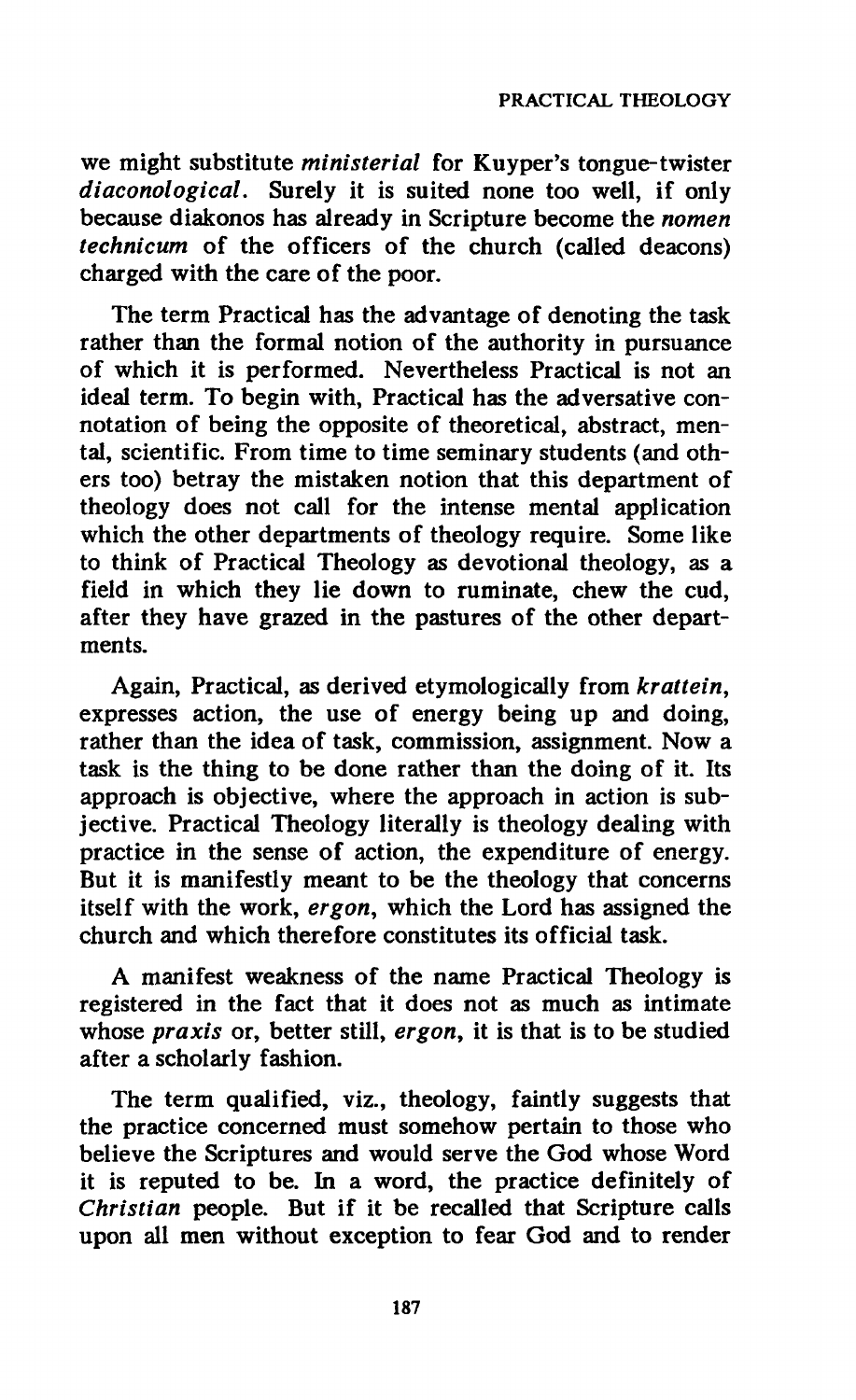**him service, the slight hint afforded by the term theology still leaves us in the air.** 

# *The nature of Christ's church*

**As observed above, traditionally the** *praxis* **or** *pragmata*  **of Practical Theology have always been predicated of the church of Christ. Practical is by that token the science of**  *ecclesiastical practice.* **We are now face to face with the specific question, in what sense the term church** *(ekklesia)*  **is to be taken in this connection of thought.** 

**Scripture uses the term** *ekklesia* **in more than one sense, though it should be added at once that the various senses in which it is employed are not exclusive but overlap. It is not to be overlooked that this notion of** *kalein* **is the basis of the word for church. It indicates that the group styled** *ekklesia*  **has come forth and has associative coherence not of its own accord, but in pursuance of the sovereignly gracious call of God, and that as Scripture repeatedly declares, the church has been called not only** *away from the world* **but also** *unto God himself* **in the fellowship of Christ through the Holy Spirit. Separation (segregation) and dedication are the two poles between which the church in all its life and work revolves. It has been separated from the world in order that it might be dedicated unto God. It can dedicate itself to God only in the measure in which it remains separated from this present wicked world. God exclaims: "Come ye out from among them and be ye separate" and "Be not unequally yoked with unbelievers" and "Seek first the kingdom of God and His righteousness."** 

**This eccomistic (not acomistic) ground (it was chosen** *out of the world* **precisely that it might be the light of the world) is variously designated in Scripture and is there viewed from various angles and represented as sustaining various relationships. "People of God" is a comprehensive and general term. It denotes a group of people vitally related jointly to God and severally to one another, and organized for joint action in service to God.** *Ekklesia* **emphasizes the manner in which the people of God came into existence. People of God denotes their official status and settled state. The**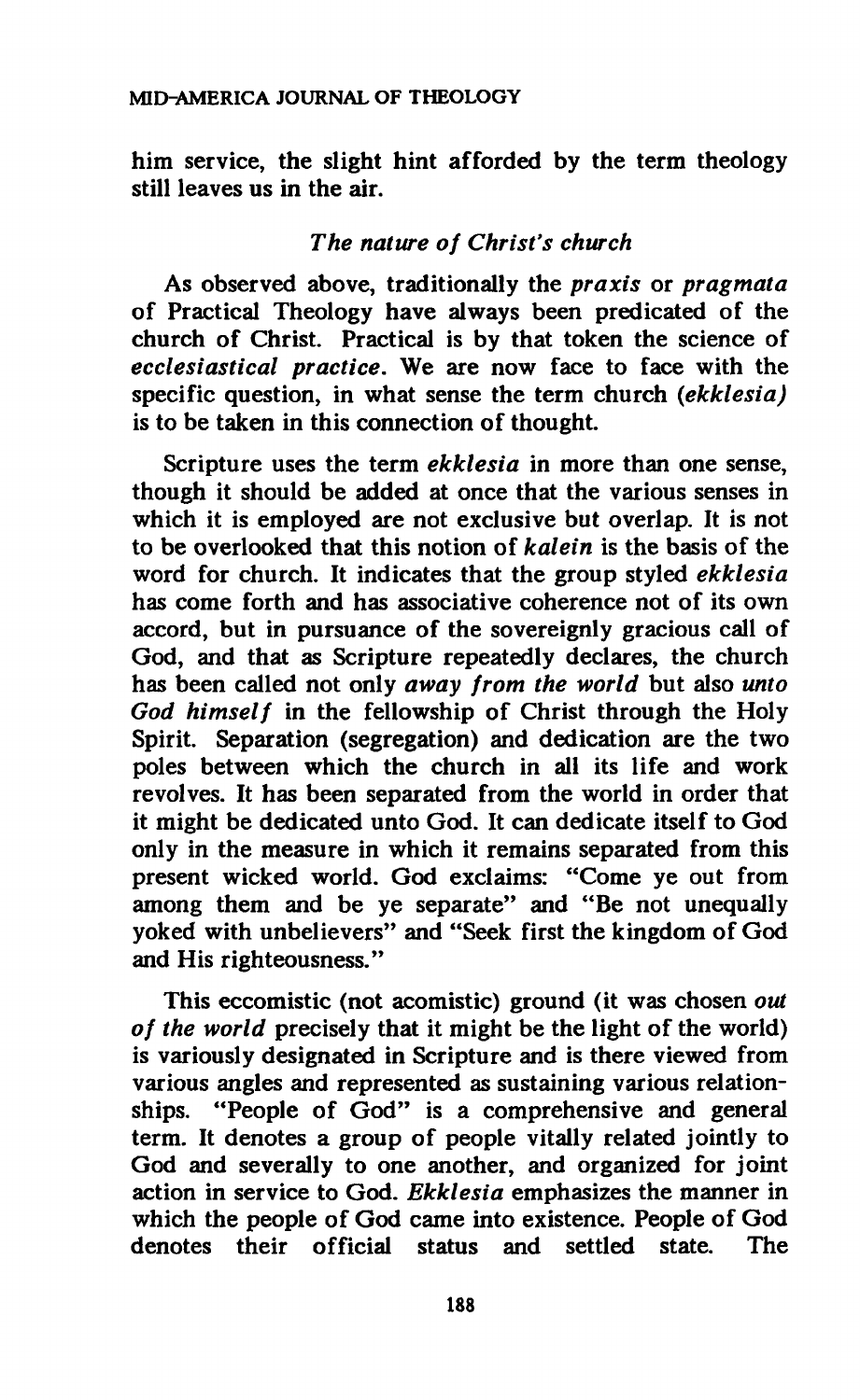#### **PRACTICAL THEOLOGY**

**qualifications usually predicated of the church (visibleinvisible, militant-triumphant, organism-institute) are applicable to the people of God** *ueberhaupt* **equally well. "Children of God" has a somewhat individualistic approach. Its virtue in particular is the biological and genetic note it strikes. "Family of God" combines both the social and the biological aspects of the people of God.** 

**The people of God may be approached from different points of vantage with full scriptural warrant. One explicit caveat must be issued, however. It is this: normally and ideally the constituency is identical in the three aspects contemplated, namely, the** *covenantal,* **the** *ecclesiastical* **and the** *basileion,* **respectively at one and the same time included in God's covenant of grace, incorporated in his church and taken up into his kingdom.** 

## *The church rooted in God's covenant*

**Of these three, the covenantal relation to God is primordial and fundamental to the remaining two relations. The ecclesiastical structure or the** *basileion* **set-up are both grounded, anchored in the covenant relation which God and his people mutually sustain.** 

**The** *covenant* **is the relation of God to his people in pursuance of which God through his Spirit for Christ's sake bestows upon those predestined thereto the gift of eternal and spiritual life. The** *zoe aionion* **is the** *sine qua non* **of that communion of God and man which is the** *nota characterisitica* **of covenantal life. The fellowship of the covenant is basically community of life (God's people are born of him; he is their Father). God's people are through regeneration partakers of the divine nature, as Peter assures us. The fellowship of love is but the efflorescence of the life of God which his children possess, just as the life of God's people is but the concretization historically of their Father's eternal love for them in Christ.** 

**The covenantal relation of the saints to God is as basic as stated above for two reasons. The first is that the ecclesiastical institution is an empty thing unless a covenant heart flow through its veins, unless it experiences the element of the**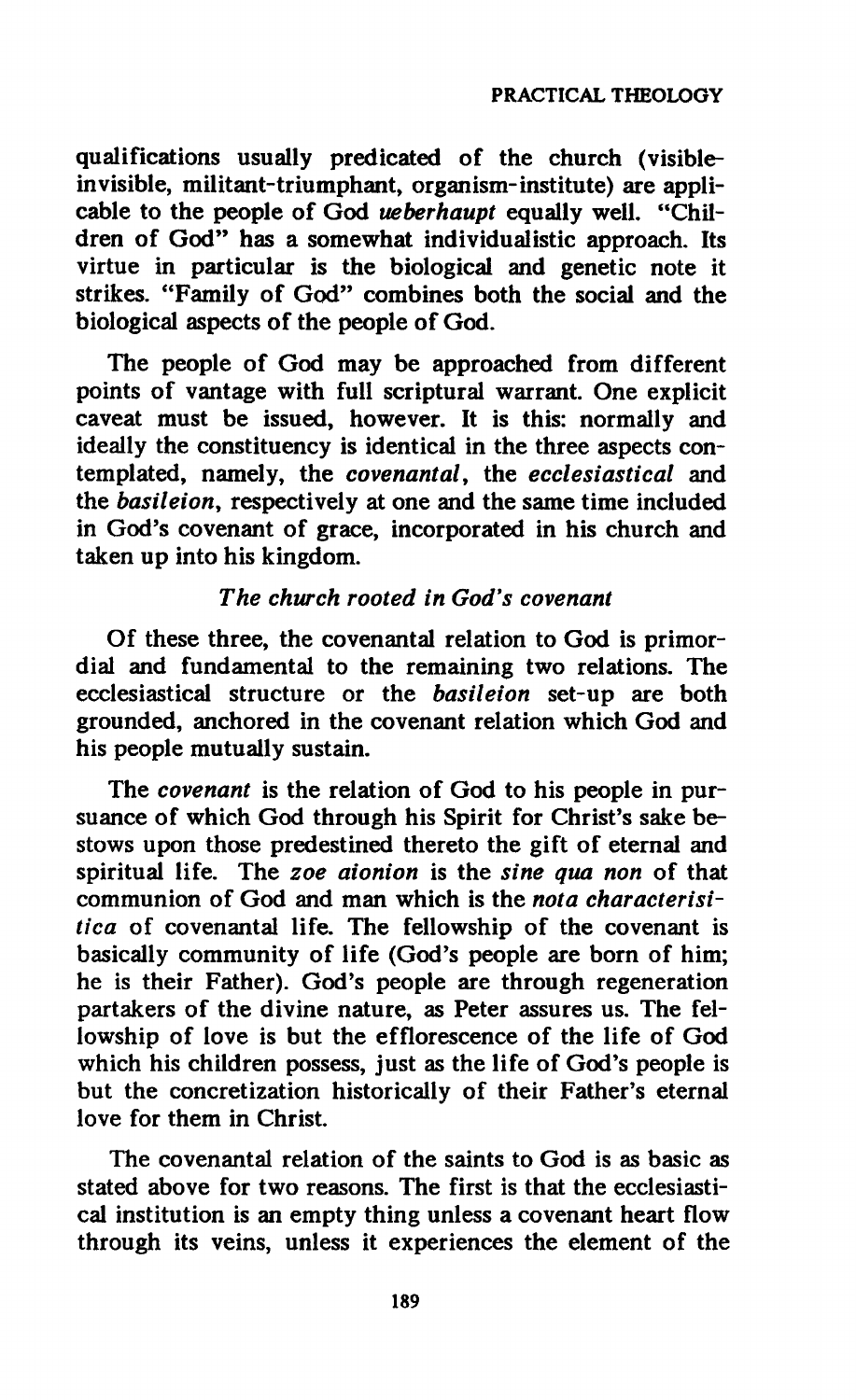**covenant Spirit. Apart from covenant vitality church life degenerates into a corrupt and corrupting ecclesiasticism, as the** *historie contemporaine* **of the American church, for one, plainly shows. I may be permitted to add that American orthodoxy is so very little alive, lamentably, to the cardinally scriptural and Reformed truth of God's gracious covenant. The consequences of the ignorance and neglect of this supremely fundamental doctrine are obtrusively evident in the sadly moribund state of ecclesiastical affairs practically everywhere. It is more than time that all concerned clearly realize that a church without a covenant foundation is a veritable air-castle, not a house built upon a rock. It is not a tree planted in fertile and well-watered soil, but a post set in the ground. It is a soulless body; it is a steamless boiler; it is a dead wire. It may have the name that it lives, but in very deed it is dead.** 

**The second reason (for the fundamental character of the covenant relation) is that the covenantal relation alone is akin to the intra-trinitarian life of God. The three persons of the Godhead are related covenantally, if the term covenant be stripped of such connotations as are distinctly human. In fact, the covenant of the members of the trinity with one another is the origin of their joint covenant with man. And, conversely, man was created in the image of the covenantal God, in order that he might be susceptible of a covenant relation to his Maker. It is manifest that the ecclesiastical set-up—the least essential, by the way, in** *religious* **respect of the three relations to God under discussion—has no** *anklung* **in the divine being of God. It is a pure construction and is as such wholly ephemeral. But even the** *basileion* **relation is no reflection of the intra-divine economy. The church has rightly rejected the theory of the ontological subordination of one divine person to another. But subordination is potently of the essence of a kingdom.** 

# *The church as organized*

**I now come to the second or ecclesiastical relation which God's people sustain to him. It should be remarked that the term ecclesiastical is not used for etymological reasons but largely for the sake of expediency. The term has reference,**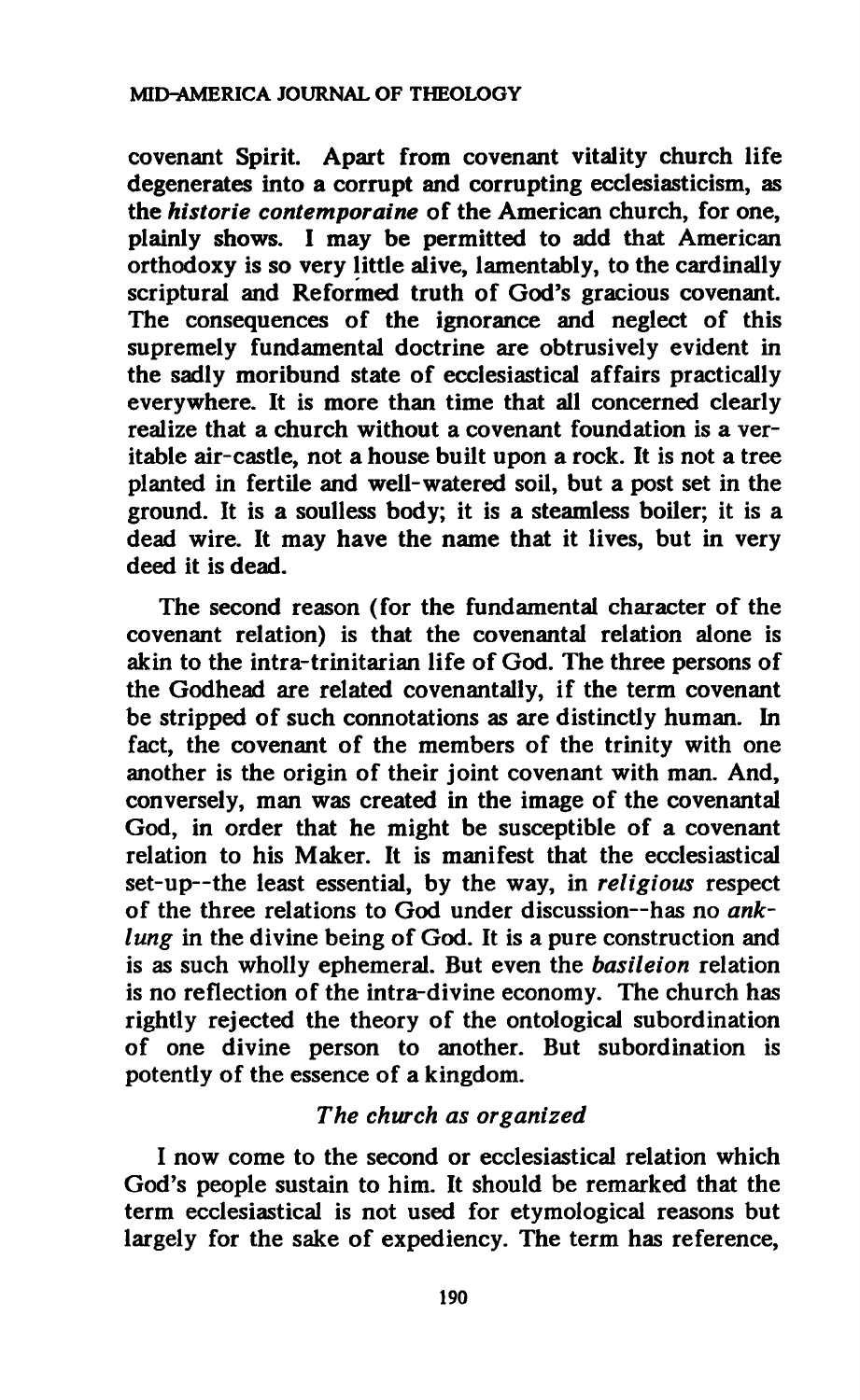**obviously, to the special organization of God's people, contrived by the apostles in Christ's name after the Savior's ascension. Unless it be otherwise specified everybody thinks of this institution, when speaking or hearing of the church, though in Scripture the term has a wider range of meaning. In fact, if church members had not been told that the church is invisible as well as visible, be it on different scores, and**  that it is, for a part, triumphant as well as militant, and that it is a cosmic organism as well as an extra-ordinary institution, they might not have divined it. Apud populum "the church" is the ecclesiastical organization pure and simple. There is a tendency among God's people, insofar as they appreciate the ecclesiastical organization at all, to externalize the church *rationally* by thinking of it in terms of external organization alone. Roman Catholicism is a case in point--an acute case indeed. Sometimes Christian people think of the **acute case indeed. Sometimes Christian people think of the church-building in first order when the church is mentioned.** 

**Be that as it may, the New Testament people of God are organized ecclesiastically. Under the influence of Richard Rothe and others the idea has been propounded that the institutional church was needful indeed in the past and served its purpose measurably, but has by this time outlived its usefulness and should be, and in fact is being, superseded by the modern state. However, time and experience give the lie unequivocally to the ecclesiology underlying that opinion. As the recent history of Russia and Germany proves, the church does not consent to its dissolution in the totalitarian state, but fights it if need be to the death. It opposes this so-called benevolent assimilation, in faith, that is, in obedience to God's Word. Only a church no longer Biblebelieving, which is but another way of saying, only an apostate church, can acquiesce in its own extinction as proposed by totalitarianism.** 

**There is good reason to believe that in the tremendous struggle with the state in which the church is involved, the church will be able to say in truth not only** *Luctor,* **but also**  *et emergo.* **If Christ intended those who believe in him to be ecclesiastically organized as well as spiritually alive and active, it may safely be taken for granted that he included**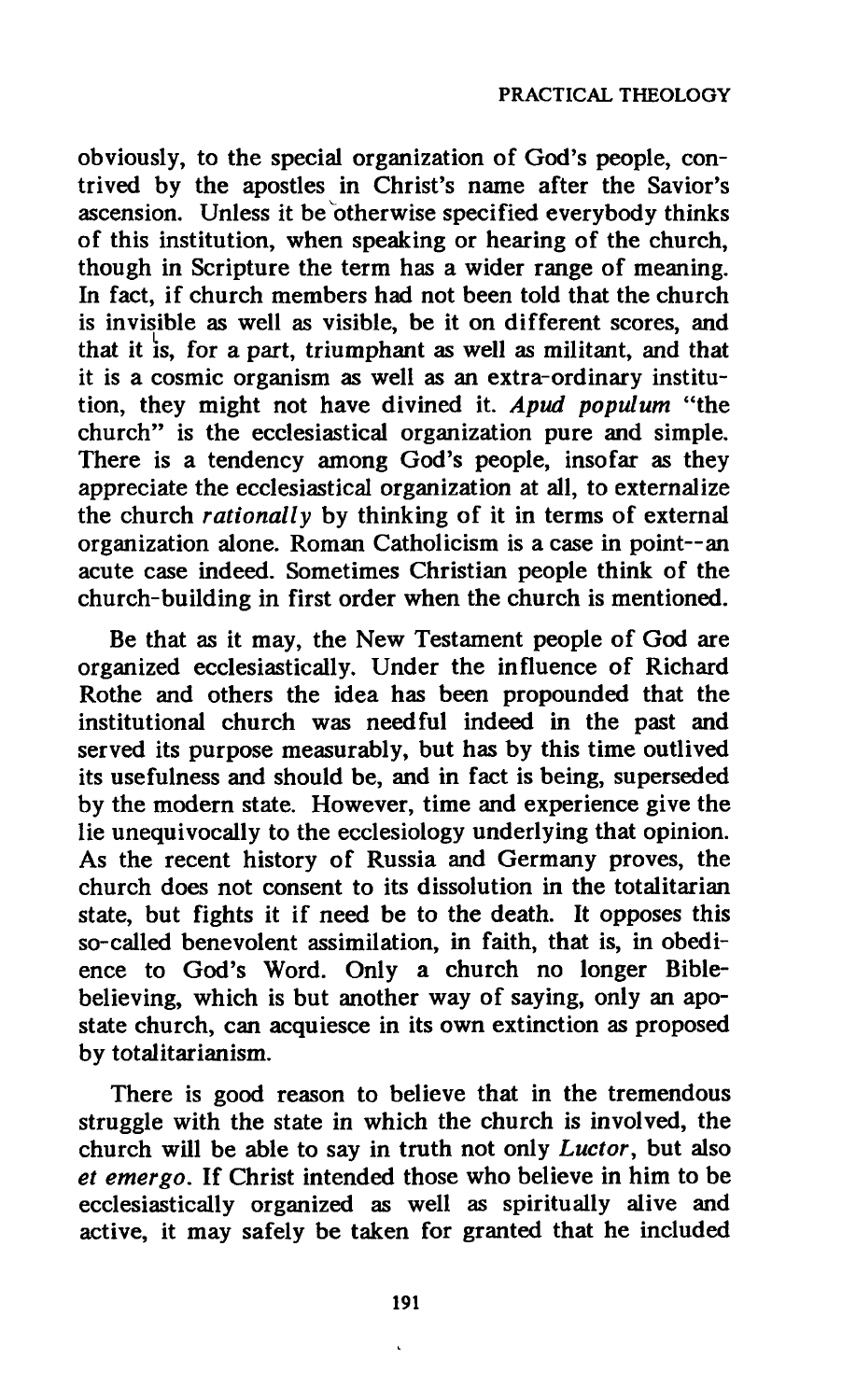**the ecclesiastical organization in his purview, when he declared that the gates of hell would not prevail against the church which he promised to** *build* **in one season upon the truth of his incarnate deity as confessed spiritedly by the apostle Peter.** 

**The ecclesiastical institution was not always in existence. In patriarchal times it was existent only potentially, if indeed potentially, in the domestic arrangement of life. Strictly speaking, the family is the institutionalization of the covenant of grace, as is evident from the biological basis which the covenant has in marriage and the family. When institutional religion was confined to the home—and note that religion cannot subsist without institutionalization, owing to the social genus of humanity—it was really only covenantal; the ecclesiastical form of religion had not yet emerged, and the** *basileion* **form of religion has to this day no form peculiarly its own. It will hardly do, as some Presbyterian writers have proposed, to find inchoate ecclesiastical arrangements in the pre-Mosaic family. The family altar, as it had been styled, is a distinctly covenantal, not a typically ecclesiastical institution, as the place of the** *pater familias* **in family worship plainly indicated.** 

**In the Mosaic era institutionalized religion comes to** *extra domestic* **expression. But this time it was the warp of the theocratic texture of which the Mosaic state was the woof. It stood out more boldly than in the days of the patriarchs; in fact, it paralleled the civil state instead of being shut up within its structure. Yet the state founded by Moses was not mundane like the modern state, but theocratic and by that token inherently religious. It was not alongside itself in order to be full-orbed. In a sense the Mosaic state was totalitarian. The formula of the theocracy was not "a free church in a free state." Church and state were not related additively, that is, mechanically. If they were not blended organically, they were, to say the least, delicately intertwined. But even so, the part of the theocracy spoken of above as the church was at best a church only proleptically speaking.**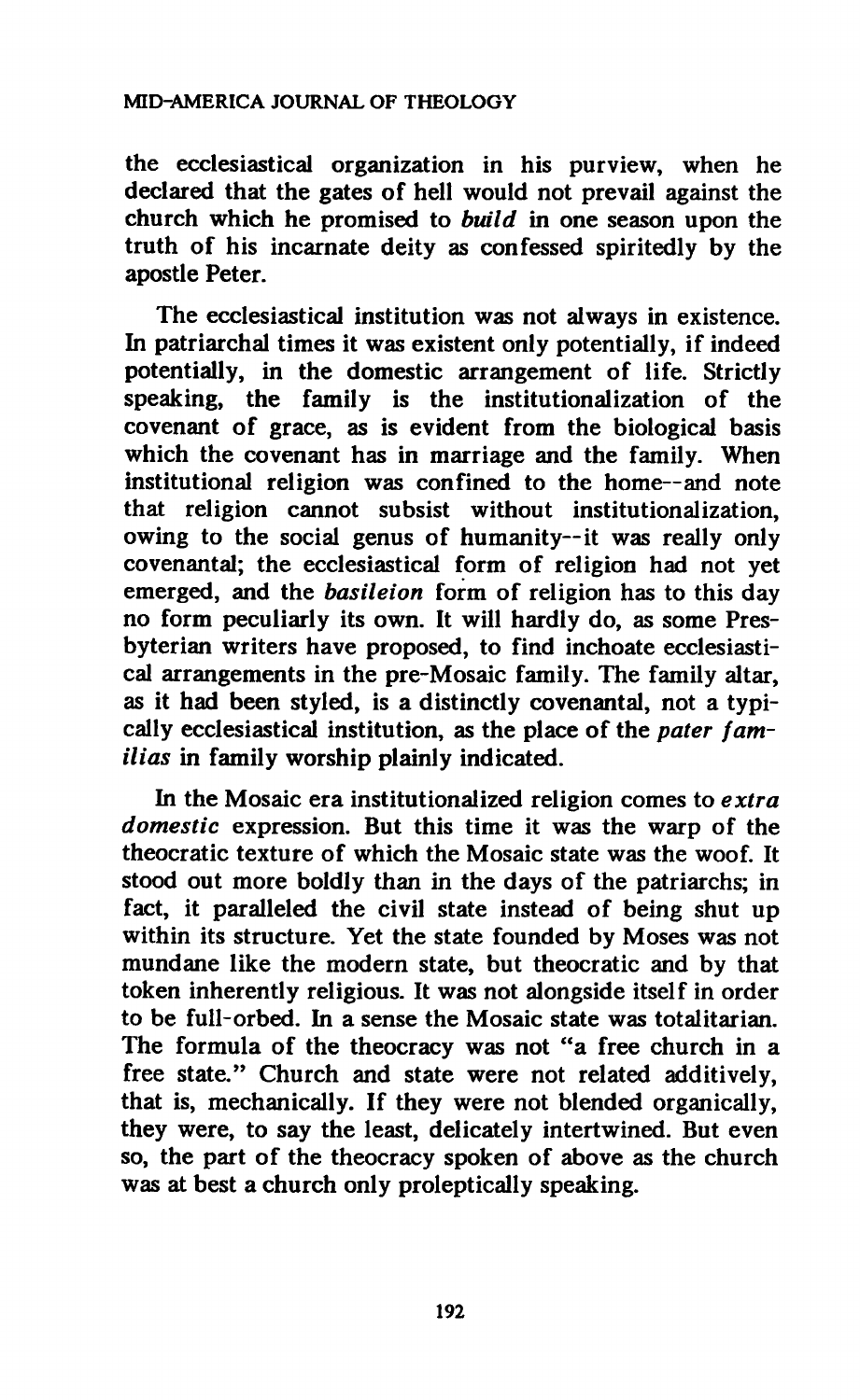## *The church in New Testament manifestation*

**In the New Testament dispensation the theocracy established by Moses at Sinai fell in abeyance, as being only the shadow and préfiguration of the dispensation in which God will be all and in all. This situation made it necessary for the quasi-independent institutionalization of religion contrived at Sinai either to creep back into the domestic shell from which it had emerged under Moses, or to rise to the level of concurrent independence and jurisdiction alongside of the non-theocratic** *civitates terranae* **of the Christian era The latter course was ordained by God, pointed out by Christ in his elementary organization of** *hoi dodeka* **and formally entered upon by degrees by the executors of the ecclesiastical will of Christ.** 

**It would carry us too far afield today to expatiate on the reason inherent in the historical set-up of the post-Mosaic era of the kingdom of God. It may suffice to offer but** *two*  **related suggestions. They are these: first, that the concomitant facts of the universalism of Christianity and its predestinarían selective basis precluded the continuance of the Mosaic theocracy. Instead, they ushered in the era of internationalism coupled with the practically worldly character of the multiple civil states of the world. In such a milieu the true religion imperatively needed more effective institutionalization than it could possibly attain even in relatively ideal family life. The existent civil states and their eventual successors being virtually** *les états athées* **would crush the people of God and so undo God's redemptive work in the world, if they enfolded what we now call the church in its Herculean arms.** 

**Second, Christ intended the nations** *(ta ethne,* **the peoples politically;** *am Jhwh,* **organized in the civil states) to be missionized by his followers as the** *goyim* **among the** *laos tou theou* **dwelling in the midst of** *ta ethne* **and preserving their character particularly through their ecclesiastical organization as effected apostolically after the ascent of the Lord Jesus Christ. The accomplishment of this world-conquest needed faith, to be sure. But their world-overcoming faith**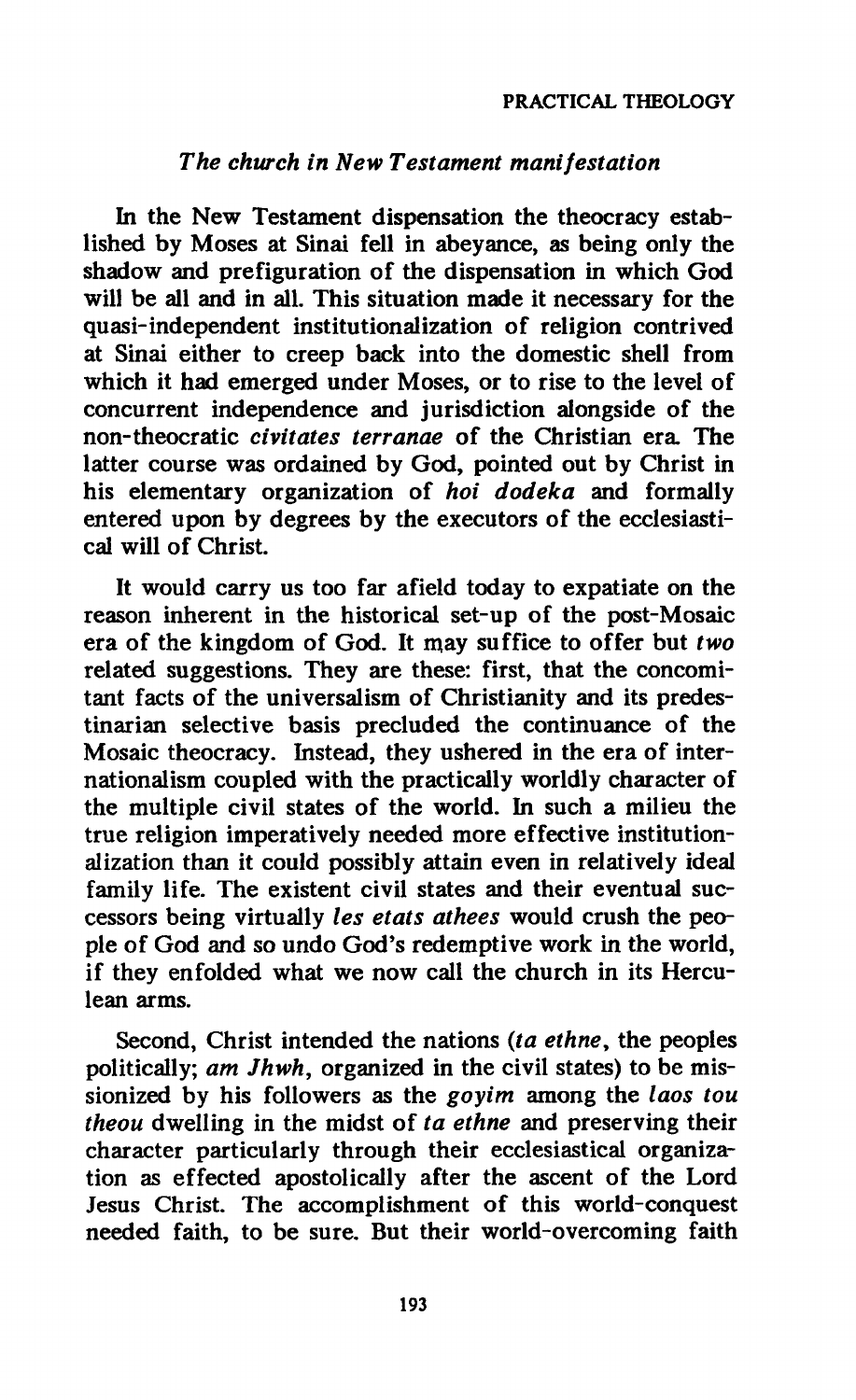**also required a basis of operation and point of vantage independent of the civil jurisdiction of the state. In the totalitarian state of whatever color or shape, the people of God must inevitably appear in the light of an** *imperium in imperio* **as soon as they undertake the spiritual conquest of the state to whose civil jurisdiction they are subject by God's decree. But if, contrary to totalitarianism, God's people be jurisdictionally separate and independent in respect of their religious and spiritual world-mission, the church is indeed an** *imperium.* **For Christ is indeed** *Imperator Maximus.* **But it will not be an** *imperium in imperio civile.* **That would be a house divided against itself. But it will be an** *imperium spirituale juxt a imperium civile.* **Boundary problems are even so bound to arise. But fundamentally the ground work has been laid for the practice of Christ's maxim, "Give unto Caesar what is Caesar's and unto God what is God's." To such an** *imperium spirituale* **paralleling its own domain the**  *imperium civile* **cannot rightly protest. If it quarrels with the church and is bent upon domineering the church, it does this because it stands committed to notions of civil power and purpose that find no warrant in the Word of him who not only sovereignly chartered the church but also delegated to the civil state its own specific authority and holds the state accountable as unto himself no less than the church.** 

## *The kingdom life of God's people*

**The** *basileion* **aspect of the life of the** *laos tou theou* **now requires our attention. The God of his people is an absolute sovereign in first order, in view of the fact that their creation by God is the historic rock-bottom upon which all moral and spiritual relations of God to man and of man to God rest. Now creation was an act of God which he was free, indeed, but in no wise bound, to perform. A creature is** *qua talis* **first of all, basically, God's possession, and that in an absolute sense: God's unconditional and inalienable possession. The creature, every creature, the highest equally with the lowest and all that are intermediate, is** *eo ipso,* **forensically speaking, a chattel, personal movable property. The creature has no** *suo jure* **rights. There is no right extraneous to God's sovereign will which he is in justice bound to honor**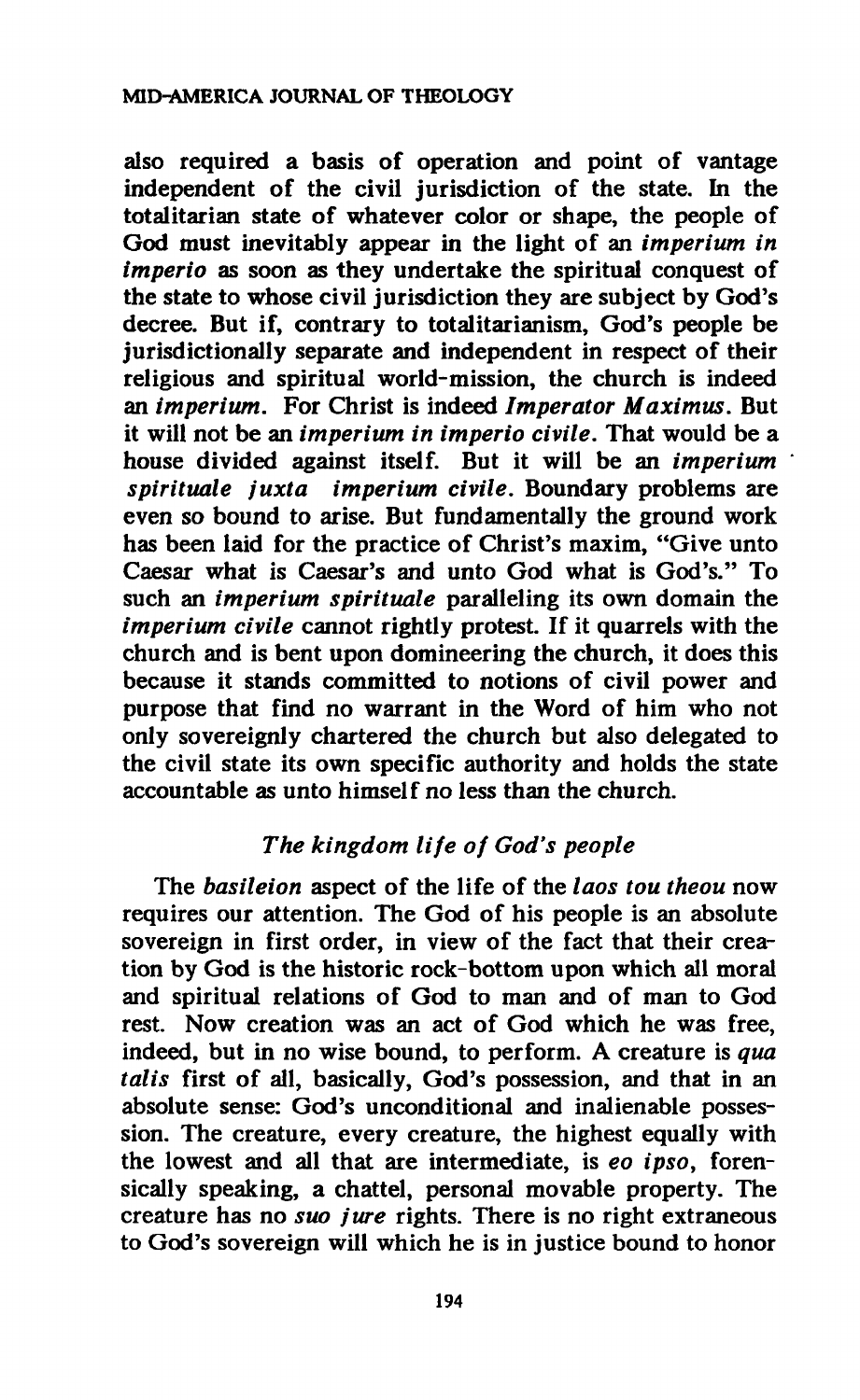**and maintain with regard to anything his hand has wrought. No proposition is so characteristic of Scripture, of God's own express Word to sinful, disobedient and rebellious man as the declaration that God is man's absolute sovereign and that hence man is absolutely subject to the will of God. By his very creation at the hands of God man is placed under the reign of God's absolute law. No confession is so typically Reformed or Calvinistic, if you will, as the declaration just drawn from the heart of the Bible. And no maxim is so intensely and unalterably repulsive to the natural man as this doctrine of Scripture and Reformed dogma.** 

**God, then, is king of creation. If, as the Reformed churches avow, grace restores the broken original, it cannot but induce truly regenerate and scripturally enlightened men to own and serve God as their potentate.** 

**God's people certainly do not forget that they are saved by grace. But neither do they overlook the fact that grace, far from superseding God's sovereignty, is precisely God's wise and effective means for bringing rebellious men to a cordial recognition of God's absolute claim to unqualified obedience in heart and life. They indeed revel in the love of God. But as they do so, they recall the lesson of Scripture that God loves them with a love of complacence only insofar as they bow unconditionally, unreservedly, unfailingly to his sovereign will, so that their love for him in reciprocation of his love for them is nothing less than the fulfillment of his love. Reformed Christians are second to none in joyful and grateful acknowledgement of God's fatherhood. However, they insist that a father must in the nature of the case be progenitor before he can love his offspring. And since he is the cause, second cause to be exact, of their filial being, his authority is logically first in order and he loves his children in the pregnant sense of the term as they honor and obey him. It will be remembered that the fifth commandment requires children to honor by obedience their father and mother.** 

**Now the world is God's creation no less than man who lives therein. And this world is akin to man as man is akin to**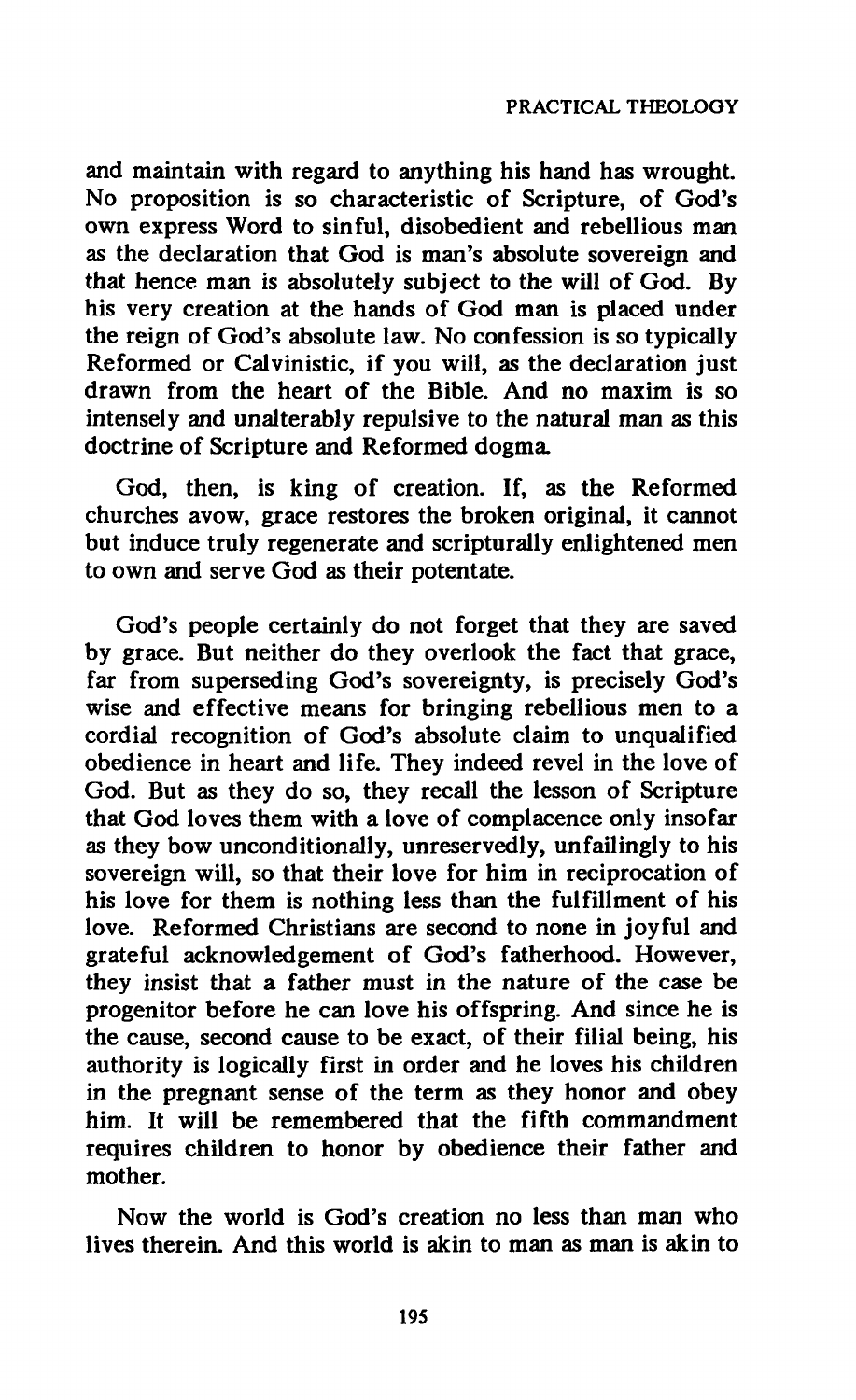**God. God has accordingly made man his vice-gerent to rule the world to which he is related and which he inhabits as the sphere of his life. God would have all things serve man, in order that man may serve God therewith in turn. As man is not imposed upon the world from without like an alien (such as an angel would be), but arises out of the dust of the world, is its chief denizen and is its glorious epitome, his vice-regal sway over the world cannot, in consequence, be construed as domination mechanically exercised. His reign is, rather, like the operation of organic law governing from**  within, just as the law of God to which man is himself sub**ject normally is written on the tablet of his heart and rules him organically from within. Man's authority over the world extends to the world in its entirety. All things have been put under his feet. The organic character of the cosmos accounts for this fact of unrestricted sway. If man rules any part at all, he must rule the whole without exception and so reflect the unrestricted dominion of God.** 

**It is necessary to gain a thorough grasp of the biblical principle that the** *basileion* **relation of God's people to their divine sovereign is exercised specifically in the discharge of their vice-regal duties in God's world. In a word, man truly honors his heavenly king when he conducts himself worthily as an earthly king under God. Man is like the centurion who recognized that he was himself under authority to say to the soldiers under his own authority to come and go as occasion required. Man's** *ministerial* **task before God's face is precisely to act** *magisterially* **in God's world in executing God's mandates respecting that world. God's people are** *basileion hierateuma,* **which is to say: they rule the world only in order that they may lay it in priestly dedication at God's feet, or if you please, upon God's altar. In the man of God there is a covenant of peace between priesthood and kingship.** 

**The first conclusion is that the** *basileion* **relation to God has a definitely cosmic setting, background and framework. In worship as such man stands more directly. True, the worshipper is himself a member of the cosmic body; however, upon the occasion of worship he emerges from God's**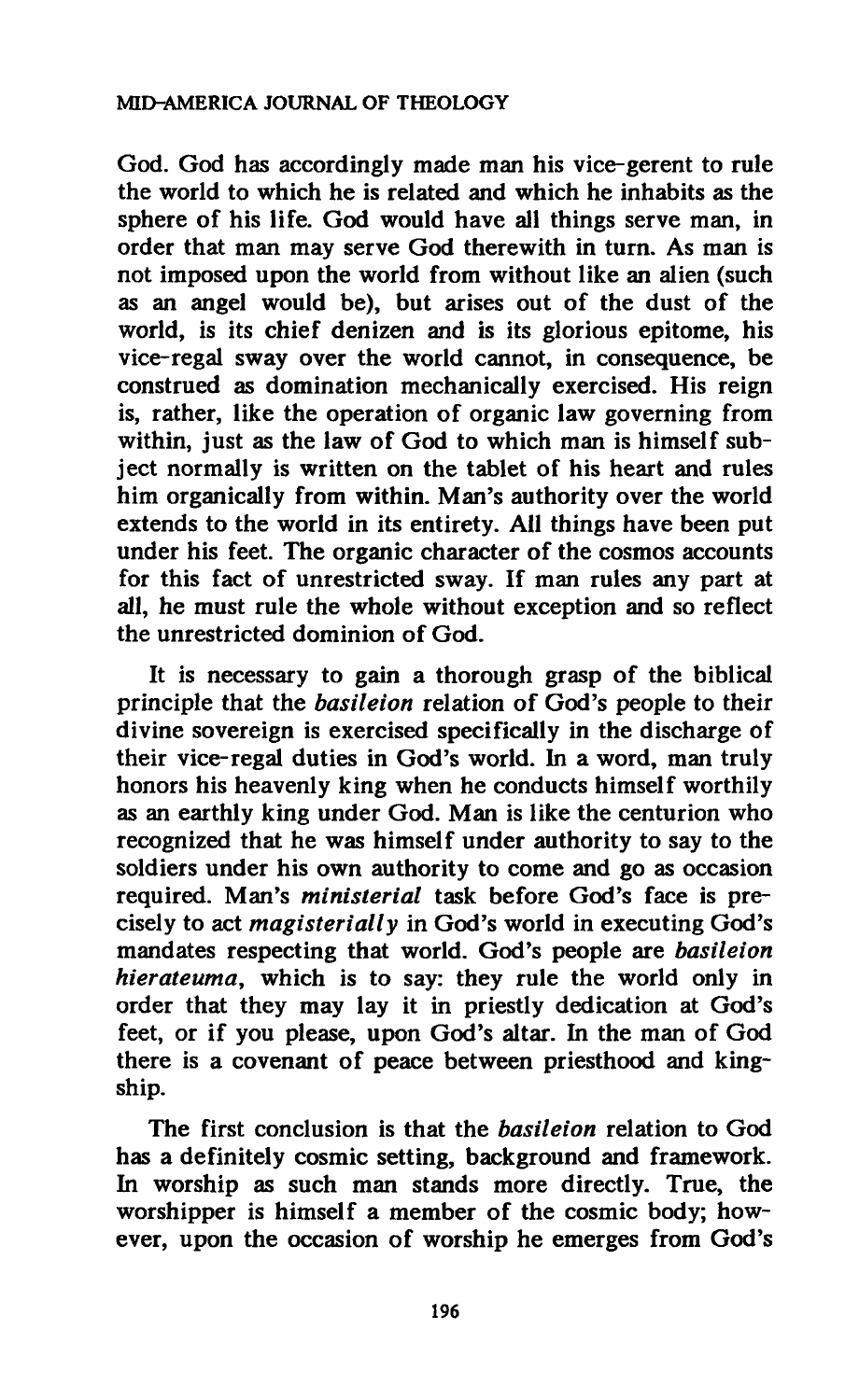**world to enter God's temple. And heeding God's injunction, "Thou shalt not appear before me empty-handed," he brings to God's altar the fruits of his cosmic labors. In worship man turns his face to God and his back upon the world, and appearing in God's house he stands before his face, prostrates himself before God's throne of glory and ceases for the time being to serve his God, in order that he may commune with him in the spirit of holy worship.** 

**But in his** *basileion* **relation to God man stands in the midst of God's world and seeks to realize, on his part instrumentally, God's purpose with the world. That divine purpose is, in brief, to bring to actualization the potentialities of Theodoxy implanted in the world by its glorious maker. This process is a progressive one and proceeds** *pari possu* **with the unfolding of humanity itself through procreation. The process under discussion is cultural in the sense of the German**  *Kultur.* **It is an ongoing process in the sense of cultivating a field with a view to the gathering of a harvest, and not a mechanical process after the fashion of constructing a building. Ideally there is a beautiful coincidence of the** *pleroma*  **of man and of the world and of time. The translation to eternity is harvest-time. Eternity is the unending season of enjoying the ripe and abiding fruits of God's earth in the heavenly home of the divine husbandman.** 

**The second conclusion we draw is a critical one to the effect that the spiritualistically-negative attitude toward God's cosmos, as rooted in meta-physical dualism, and accentuated by a misconstruction of the biblical doctrine of the** *sarx* **and stimulated by a well-intended but misdirected zeal for holiness, is fundamentally contraband. For this**  *acosmism* **(easily degenerative, as history teaches, into**  *anti-cosmism)* **stands committed to** *two* **very serious errors. The first is that it logically involves a denial of the divine integrity of the world-maker. The second is that in horrible arrogance it presumes to know better than God who saw fit upon inspection to delight himself in the finite works of his infinite hands. Without sensing it, those embracing**  *acosmism,* **if only after a practical fashion without seeking to rationalize their attitude and corresponding practice, rule**